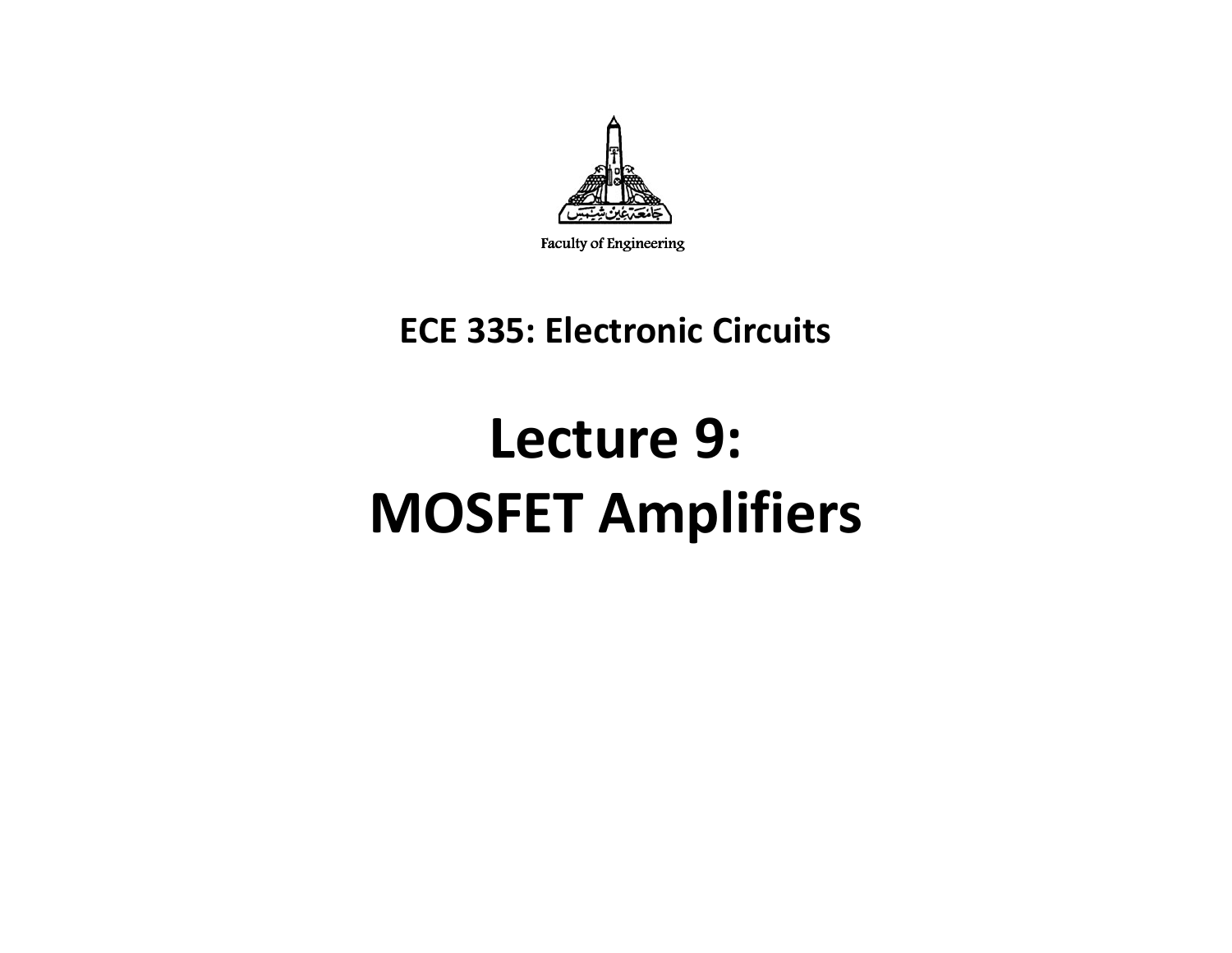- **E** Common-Source Amplifier
- **ECOMMON-Drain Amplifier**
- **ECOMMON-Gate Amplifier**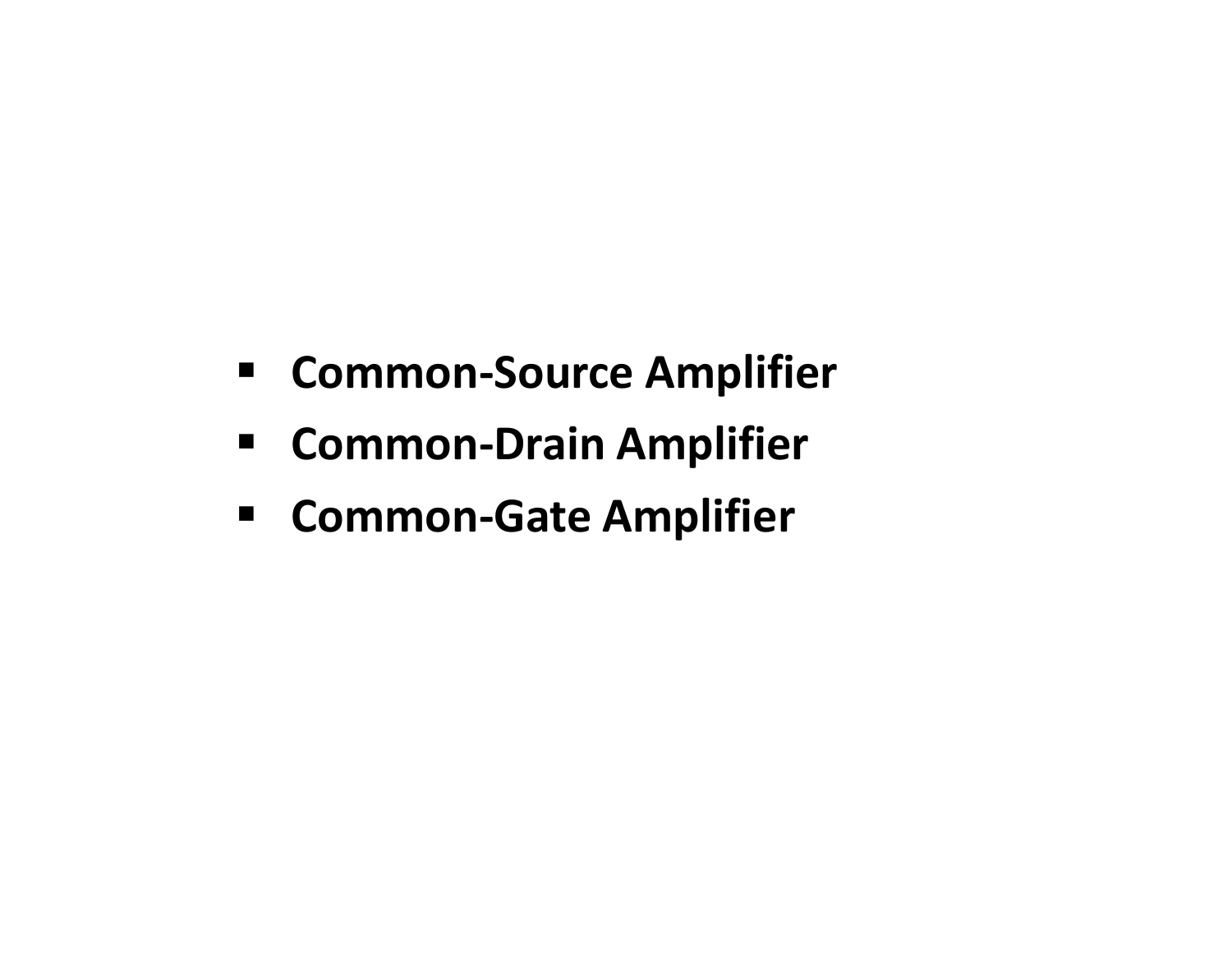#### **COMMON-SOURCE AMPLIFIER- Basic Configuration**

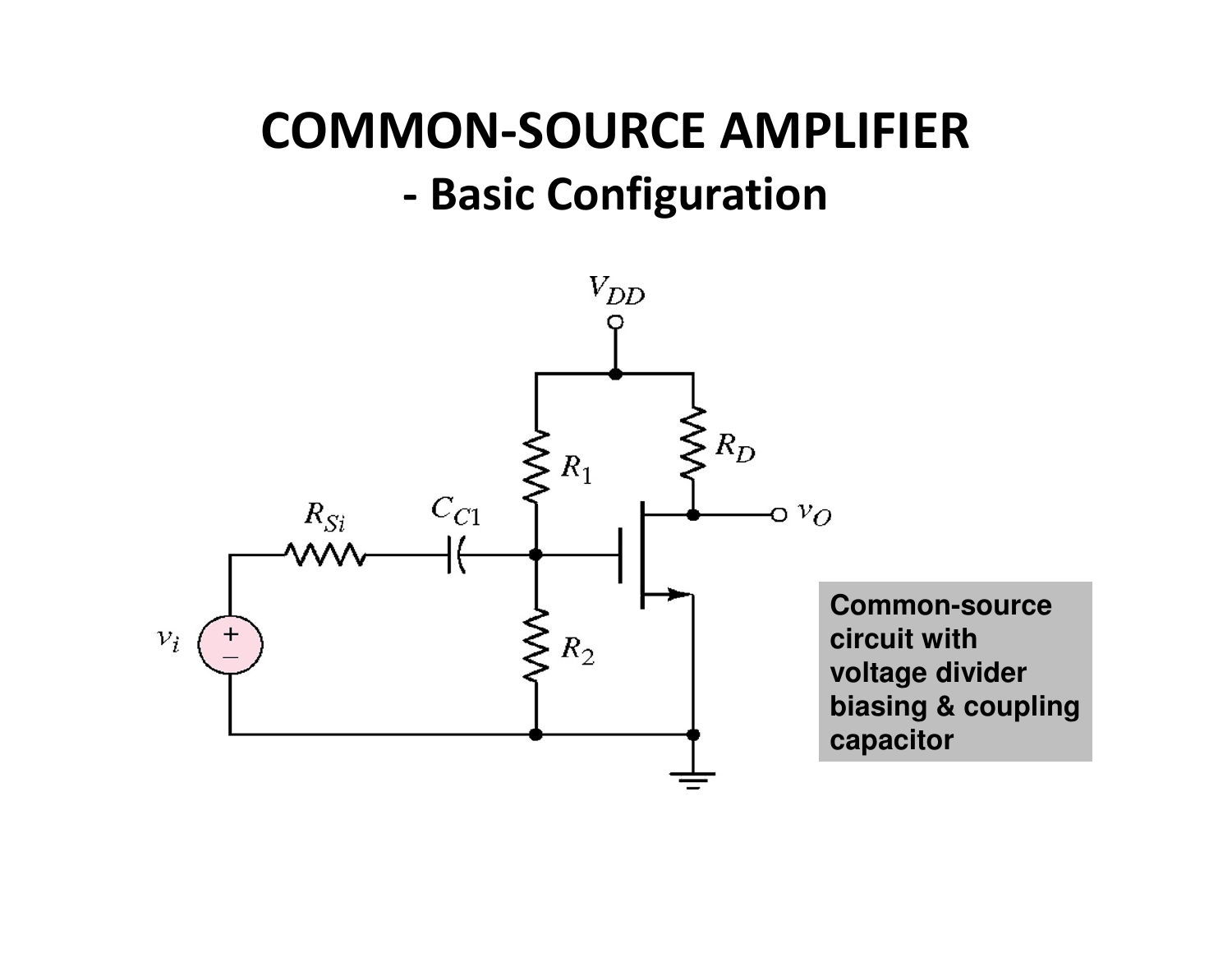#### **Small-signal equivalent circuit**

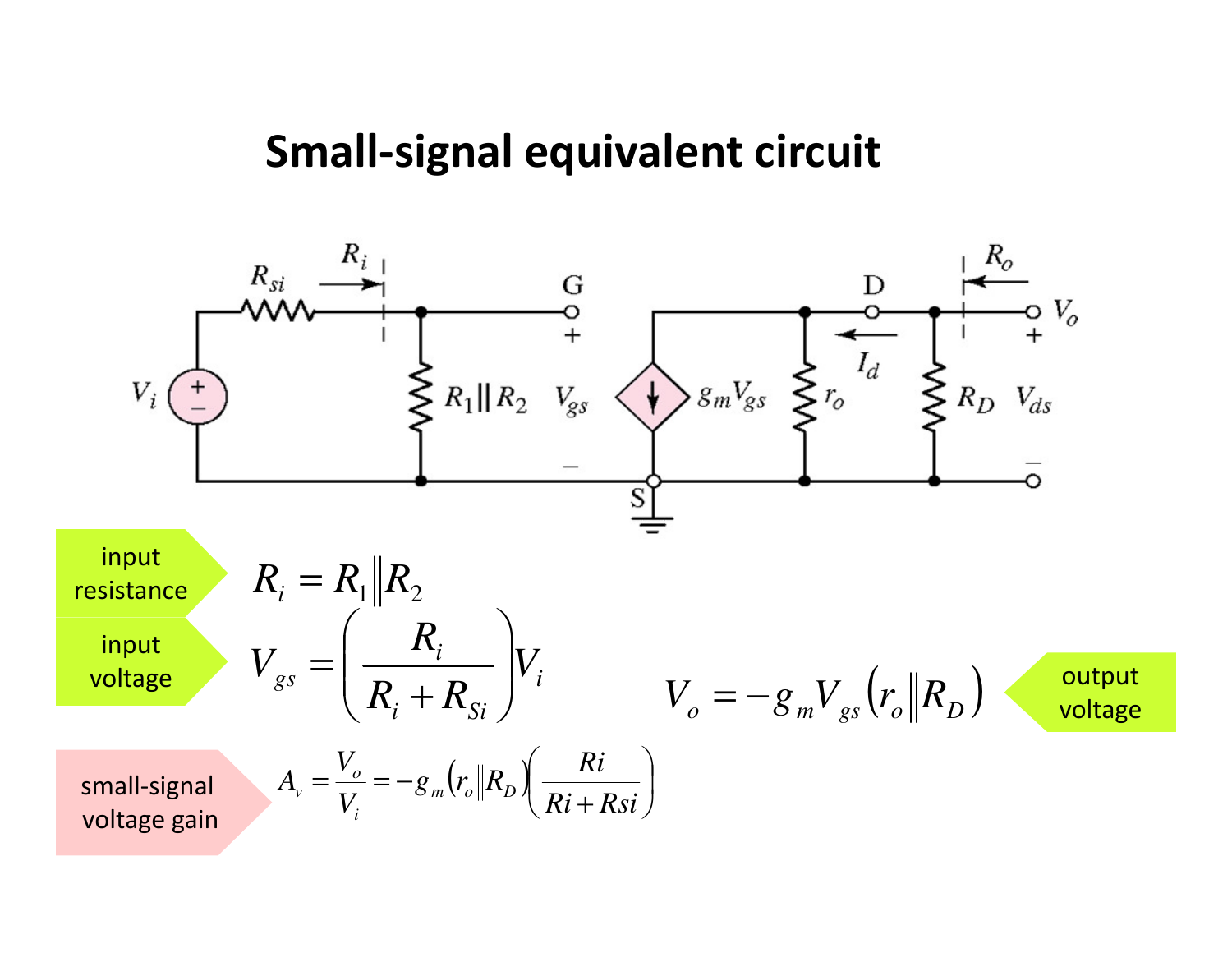## **DC Load Line**

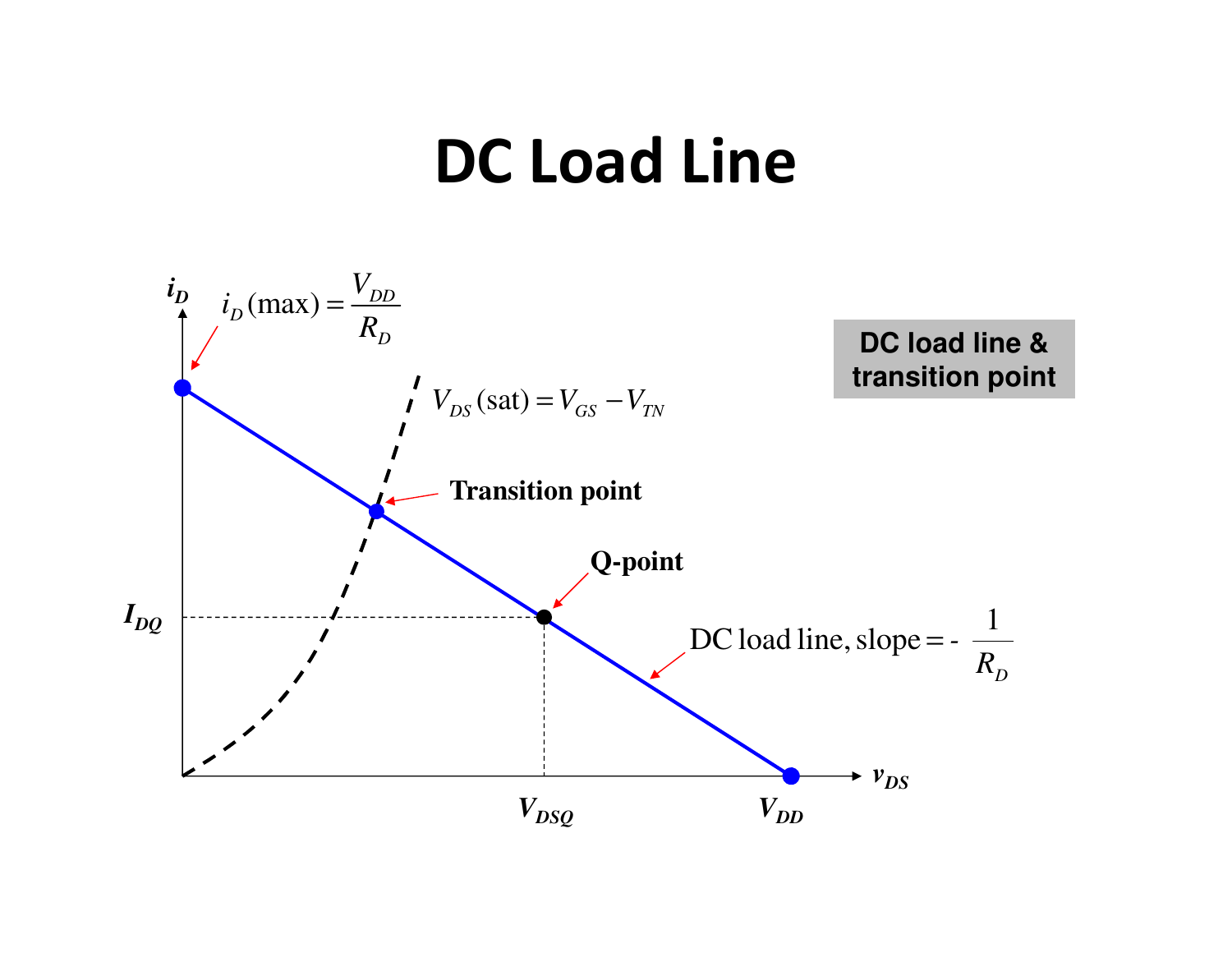#### **COMMON-SOURCE AMPLIFIER with Source Resistor**

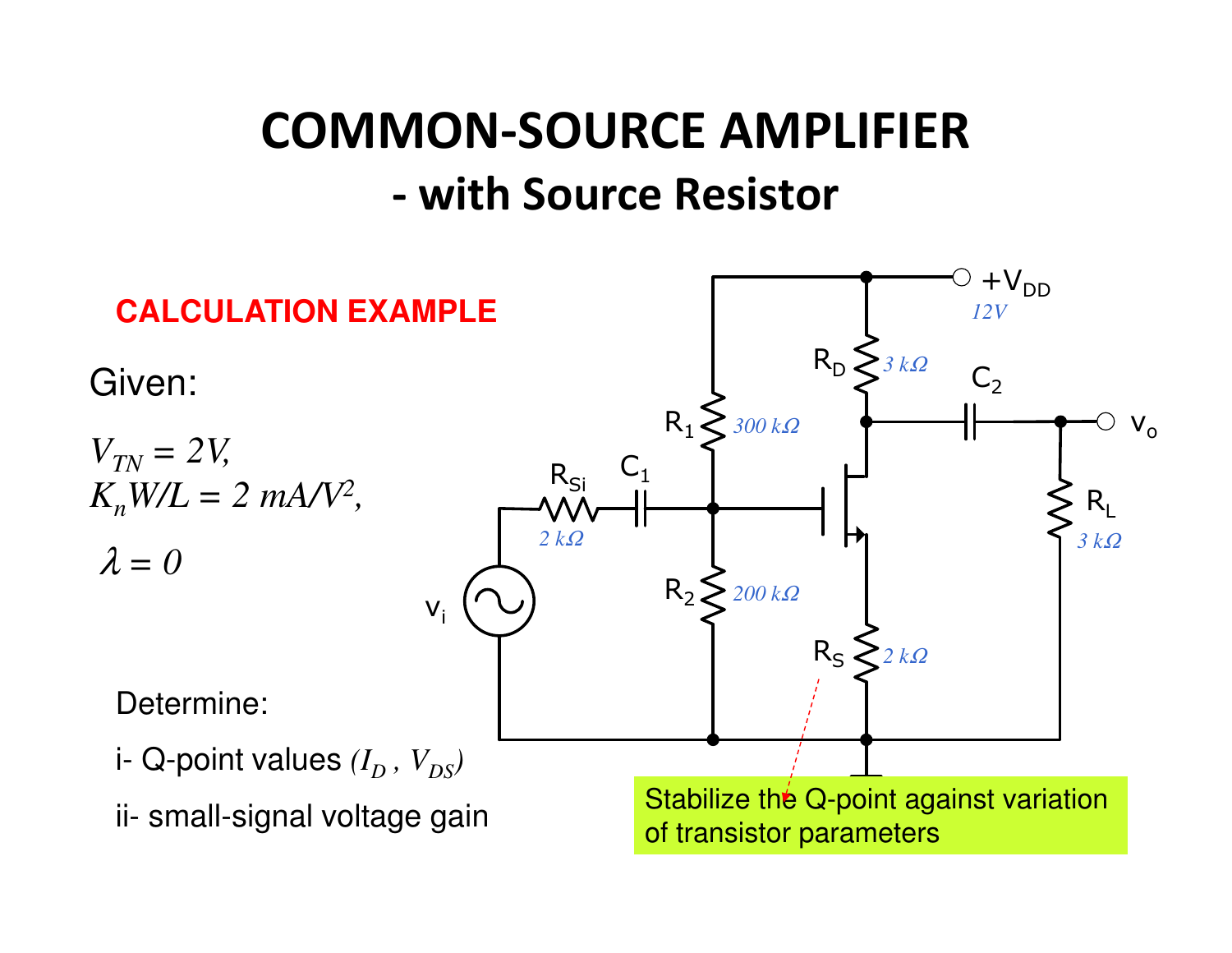#### **Q-point values**

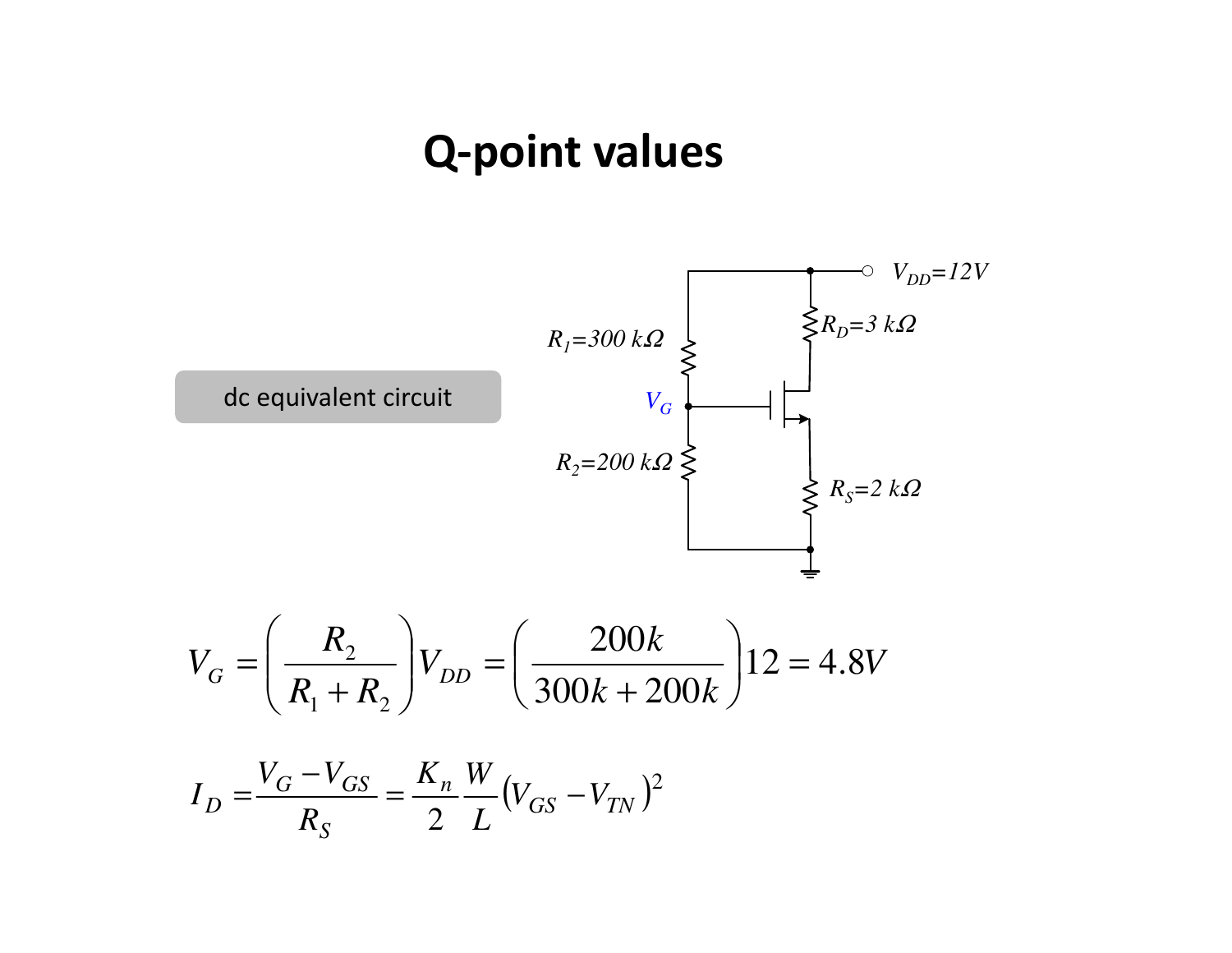### **Q-point values (Cont)**

$$
4.8 - V_{GS} = (1m)(2k)(V_{GS} - 2)^{2}
$$
  
2(V<sub>GS</sub>)<sup>2</sup> – 7V<sub>GS</sub> + 3.2 = 0  

$$
V_{GS} = \frac{7 \pm \sqrt{(7)^{2} - 4(2)(3.2)}}{2(2)} = 0.54, 2.96
$$

 $\textsf{For V}_{\textsf{GS}}$  = 0.54 V, MOSFET →  $\textit{cutoff}$  'coz V<sub>GS</sub><V<sub>TN</sub> . **Therefore, VGS = 2.96V**

**So, the Q point values:**

$$
I_D = K(V_{GS} - V_{TN})^2 = (1m)(2.96 - 2)^2 = 0.92mA
$$
  

$$
V_{DS} = V_{DD} - I_D(R_S + R_D) = 12 - (0.92m)(5k) = 7.4V
$$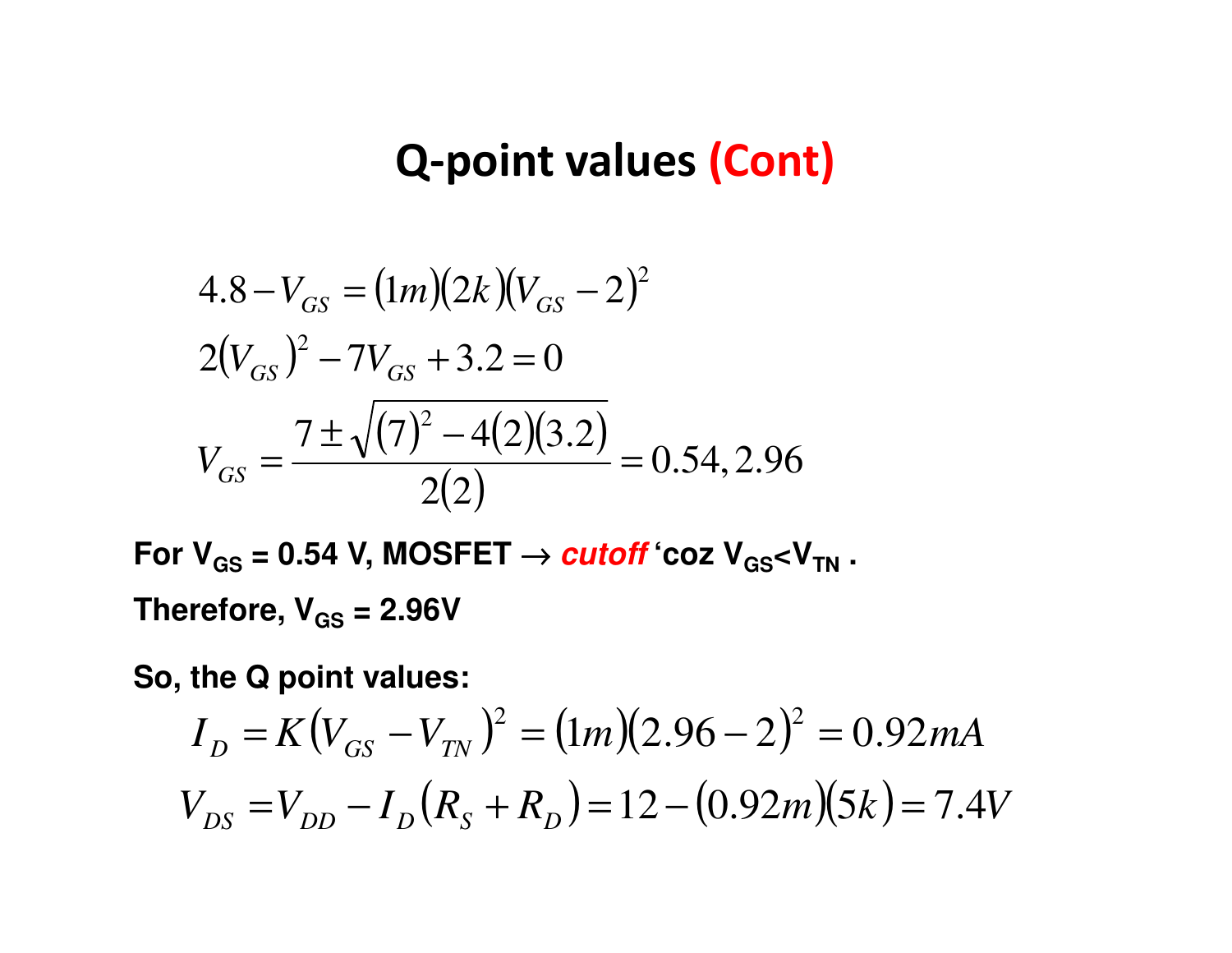#### **Small-signal analysis**

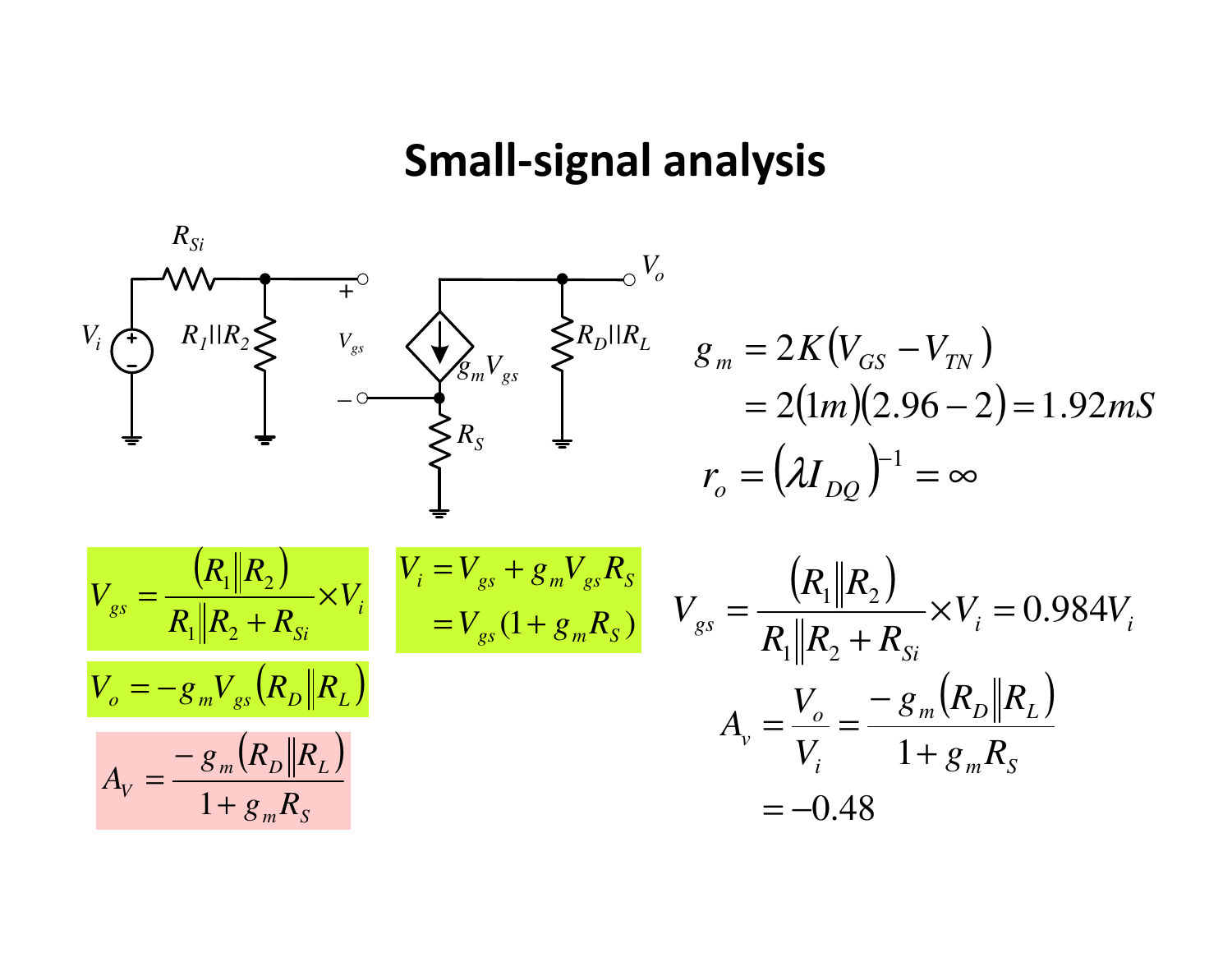#### **COMMON-SOURCE AMPLIFIER with Bypass Capacitor**



Minimize the lost in small-signal voltage gain while maintaining the Q-point stability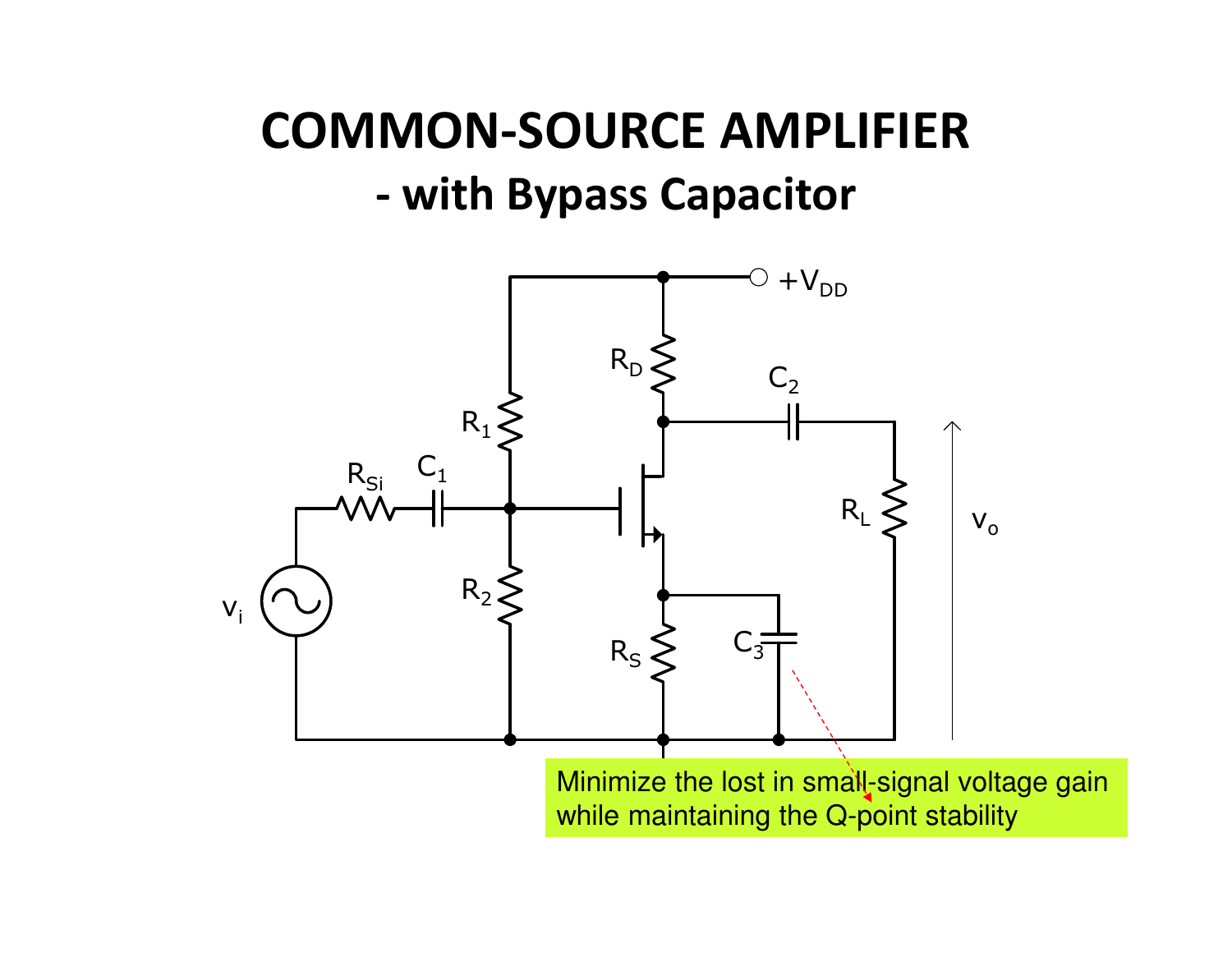#### **Small signal equivalent circuit**

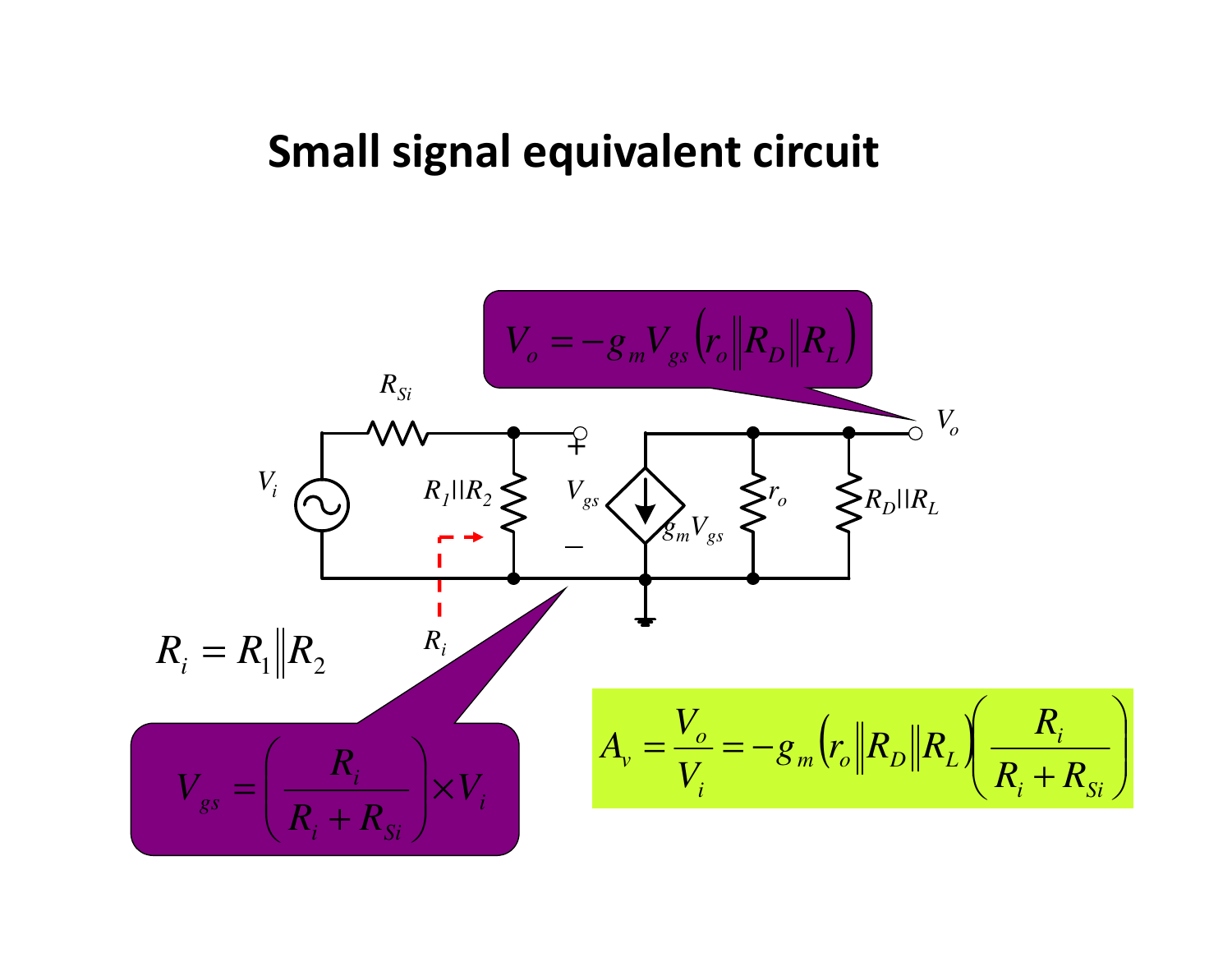## **COMMON-DRAIN AMPLIFIER**

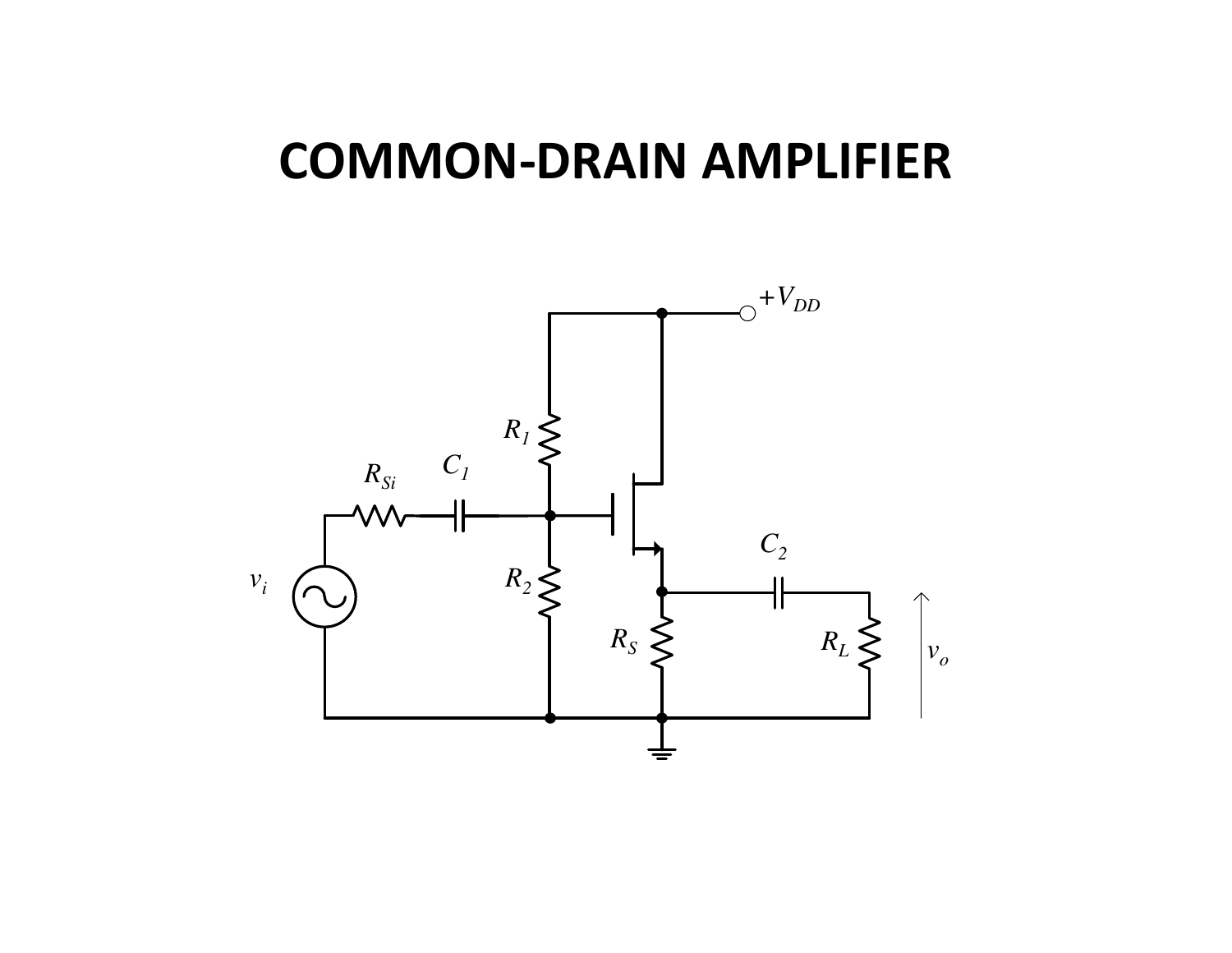## **Small signal equivalent circuit**

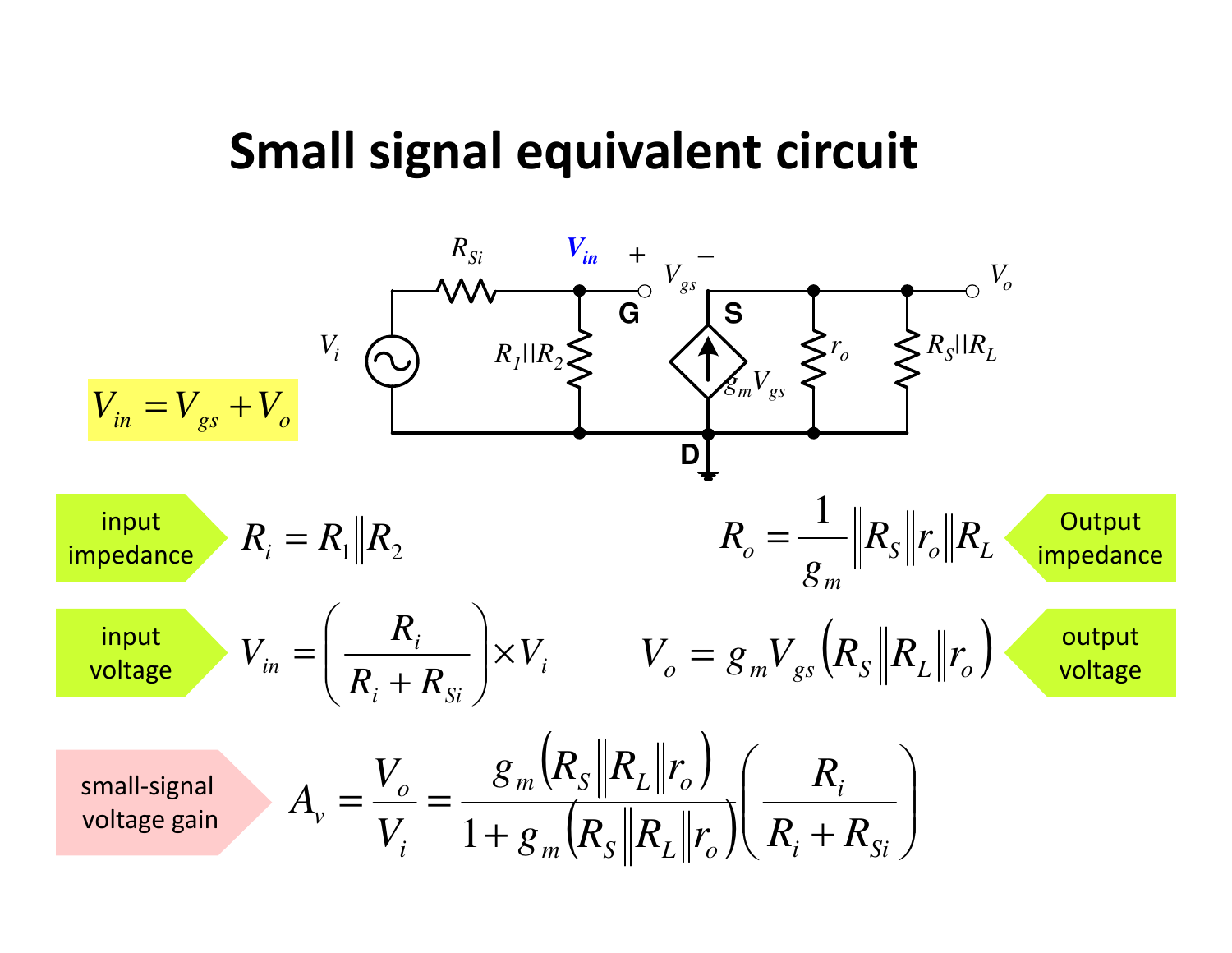## **COMMON-GATE AMPLIFIER**

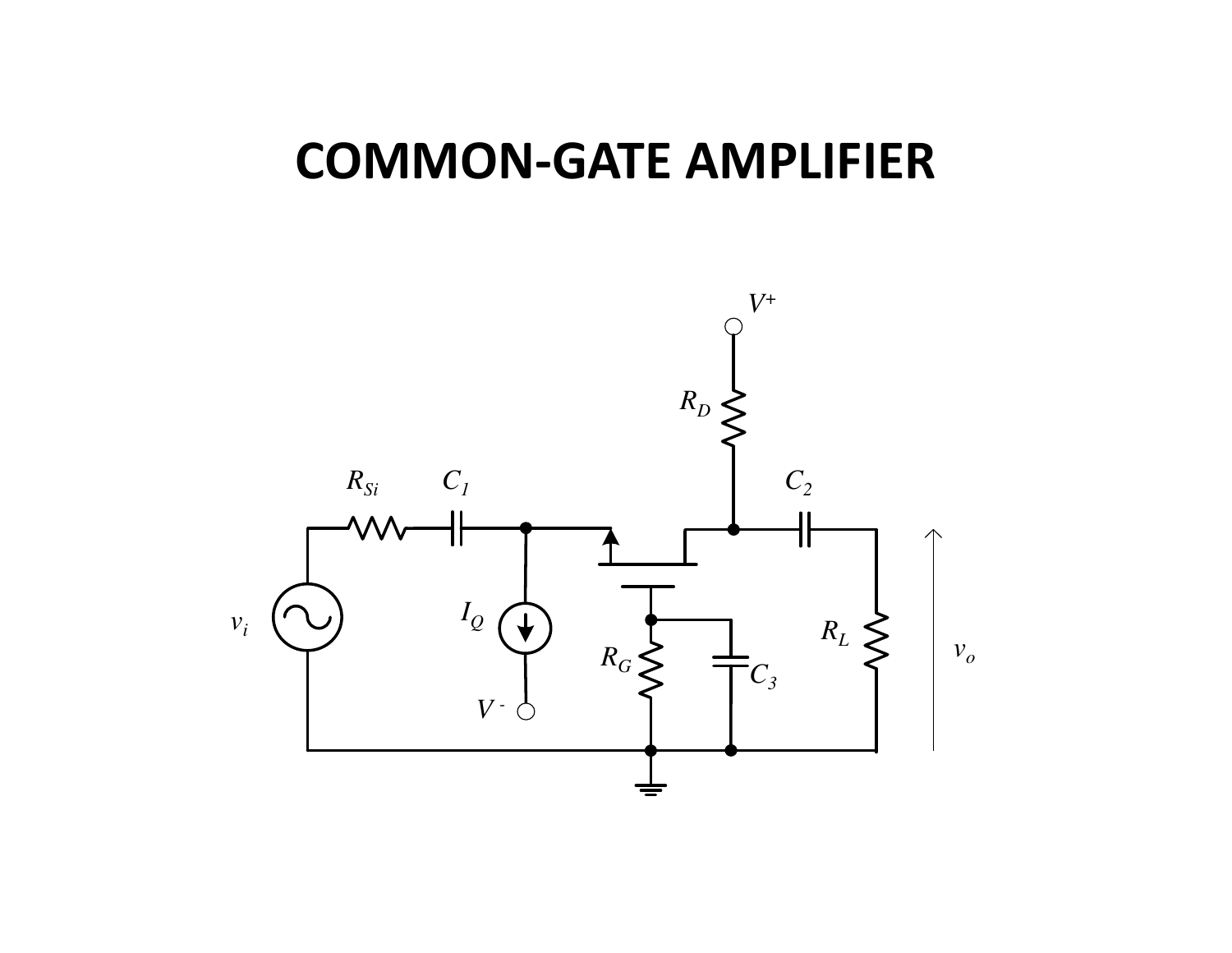## **Small-signal equivalent circuit**